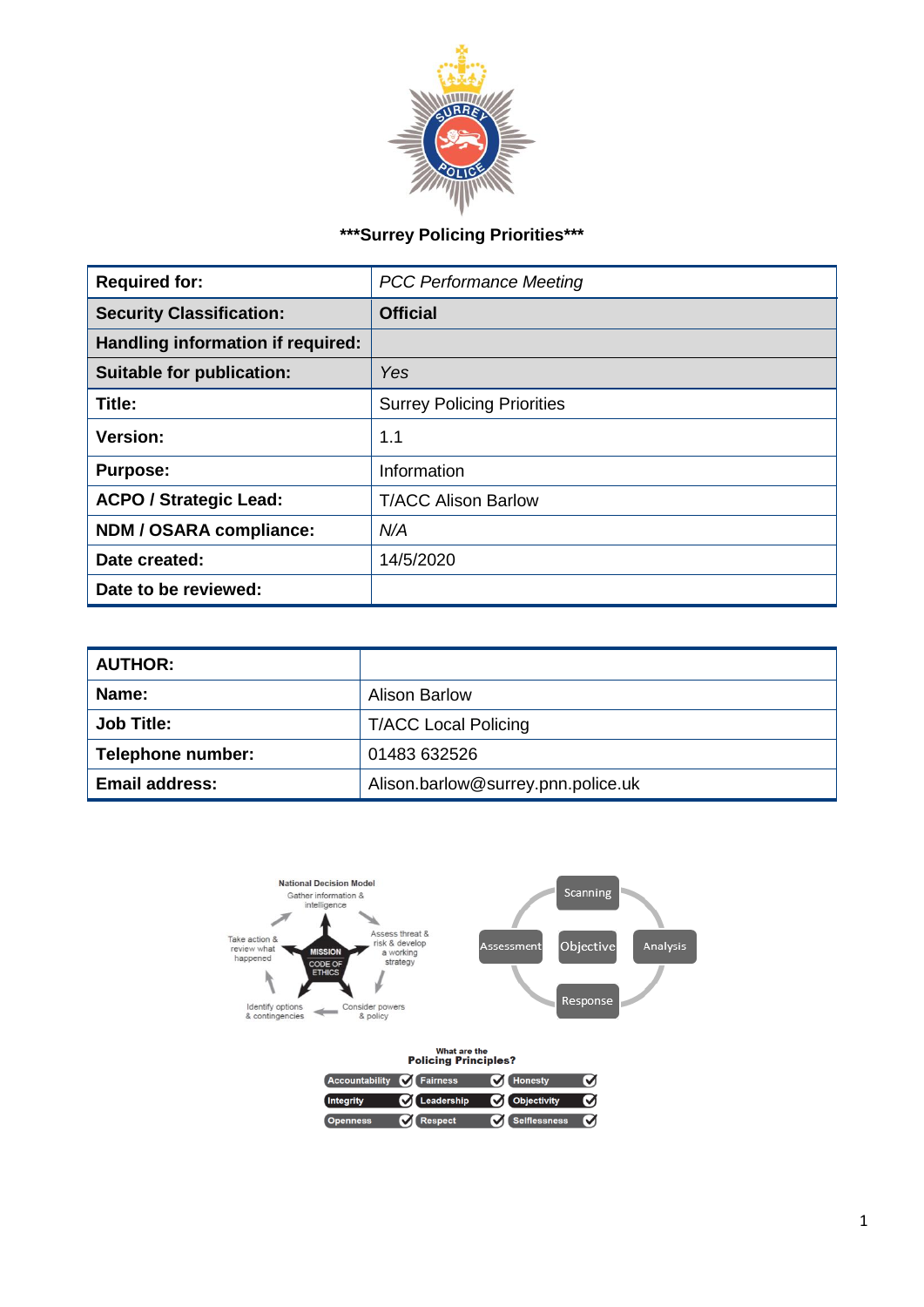### **1. Background**

- **1.1.** In light of the PCC elections having been postponed until May 2021 due to the Covid-19 pandemic, the PCC has reviewed the existing Police and Crime Plan and deemed that it remains fit for purpose with plans for achieving most of the priorities underway. The Force has been asked to focus on three key areas as follows:
- **More Police Officers and Frontline Staff** to have a continued focus on recruitment following increased Council Tax and Government Grant and to ensure there are more officers on the streets and in communities both rural and urban
- **Better Crime Prevention** through providing dedicated neighbourhood officers to prevent local crime and through preventing fraud and cyber-crime
- **More crimes solved** to improve the rate as currently too many criminals aren't being caught and held to account

This paper therefore provides an update on the Force's current activity in respect of these three areas.

### **2. Content**

#### **2.1. More Police Officers and Frontline Staff**

Despite the current pandemic, recruitment of police officers has continued at pace with 181 officers having joined the Force during 2019/2020 with a cohort of 42 recruits due in May 2020. By next month we will have achieved our headcount target, following the 2019/20 precept investment, which will see NPT at establishment thereby allowing recruitment to commence of our new Neighbourhood Specialist Officer posts (22 from 2019/20 precept increase and 8 from 2020/21 precept) and 11 additional Youth Intervention Officers. An internal and external recruitment campaign is in the planning stages with the aim of attracting the very best officers into these positions. This will see many more officers working in their communities on prevention and problem solving activity along with increased engagement with the county's young people.

#### **2.2. Better Crime Prevention**

In addition to the investment in Specialist Neighbourhood Teams the Force has seen the creation of a central Prevention and Problem Solving Team from 2019/20 precept investment. Lead by C/Inspector Mark Offord a team of two problem solving tactical advisors and two analysts have recently been appointed and are already assisting teams across the Force with detailed analytical support and research of national best practice. Early work they have undertaken reviewing residential burglary committed in Surrey over the past 3 years has yielded some interesting insight which will help to inform plans for the coming autumn/winter when we typically see this crime type increase. This work is to be presented at The Force Performance Board later this month.

In respect of fraud Surrey Police already provides dedicated support to victims through Operation Signature - a process which identifies vulnerable victims of fraud with preventative measures put in place by officers to support and protect them from further targeting. This can include helping victims to change their phone number, contacting family to suggest power of attorney, mail re-direction and referral to other support services. In each case a SCARF form is submitted. As Operation Signature has been embedded across the Force (since January 2019) through widespread awareness training of Contact Centre staff, Specialist Neighbourhood Teams and NPT, SCARF referrals of this type have increased significantly as can be seen in Appendix A.

Surrey's in-house Victim and Witness Care Team are also introducing two part-time Fraud Caseworkers (paid members of staff) who will provide one to one support for the most vulnerable victims of fraud identified through Op Signature. The post holders have been recruited and vetted and will join the team as soon as they can be trained (training has been postponed due to the pandemic). In addition to the two caseworkers Surrey Police is also planning to introduce a Volunteer Fraud Prevention Programme. Like Sussex this aims to ensure that every victim of fraud in the county is contacted and given tailored crime prevention advice specific to the crime type. The Volunteers Manager and Head of the Victim and Witness Care Unit, are already working together to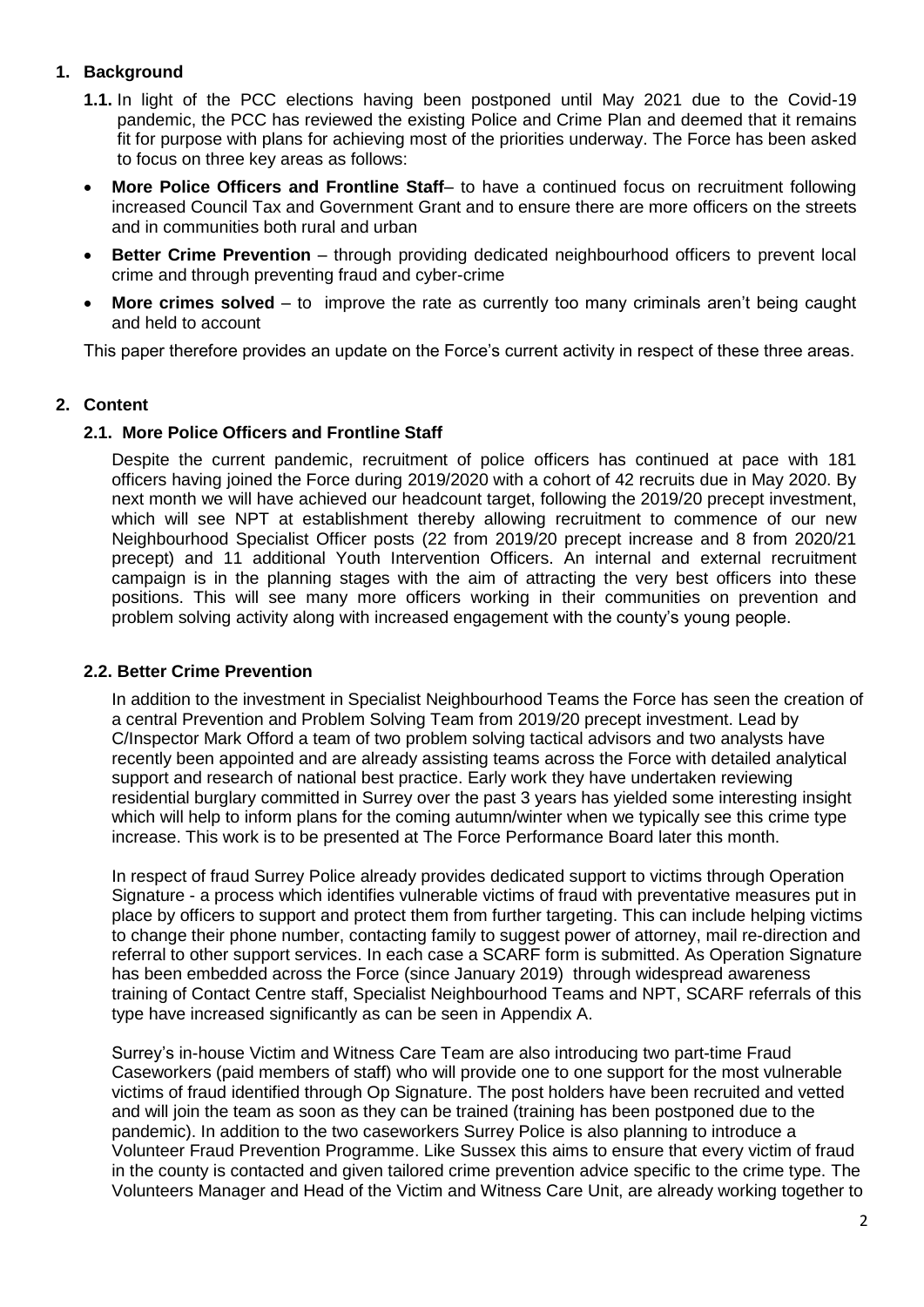scope volunteers for these roles with the aim to introduce them once the Fraud Caseworkers are in post.

#### **2.3. More Crimes Solved**

The Force is acutely aware that its solved (outcome) rate during the year 2019/2020 was not as strong as it could have been, particularly for residential burglary which dropped by two percentage points for the year end 2019/2020 compared with the previous year. This was largely influenced by a spike in offences during the winter with recorded burglaries up 6% (278 offences) compared to the previous year. Other crime types including Violence With and Without Injury also saw a slight drop in outcome rates compared with the previous year by 1% and 2% respectively. There were, however, improvements in the solved rates of robbery (which increased by 4%), serious sexual offences (which went up by 3%) and rape by 1%. In a commitment to improving its solved rate ongoing work being undertaken in Force includes:

**Operation Spearhead** – a co-ordinated cross departmental/divisional operation overseen by T/ACC Local Policing with a tactical Crime Superintendent lead which focuses on residential burglary - both preventative activity and the targeting of offenders. Since February this year (and prior to the outbreak of Covid-19) the Operation Spearhead focus had seen some very positive reduction in recorded burglaries week on week and an increase in positive outcomes including 14 charges for burglary during w/c  $15<sup>th</sup>$  March. The pandemic, as expected, has seen a significant reduction in reported residential burglary but activity to catch outstanding offenders continues with 9 charges secured during April.

**Investigation Improvement Plan** – lead by T/Chief Supt Raymer and overseen by T/ACC Local Policing this is an overarching programme of work consisting of 3 separate projects all of which are interdependent; the introduction of a *Resolution Centre* (final name still to be determined), *Volume Crime Investigation Improvement Plan 2* and *Investigation Structure Review.*

- **Resolution Centre** following investment from Operation Uplift the Force will see the introduction of team of officers (three sergeants and twenty four PCs) into the Contact Management Team who will be responsible for dealing with slower time incidents/crimes (current Grade 3 events) over the phone which would ordinarily be tasked to NPT e.g. reports of low threat/harm investigations where no physical police attendance is required e.g. criminal damage, non-DA harassment etc. The aim is for Resolution Centre to go live in November this year.
- **Volume Crime Investigation Improvement Plan 2** This plan will be focussed on improving the capability of NPT staff when investigating volume crime and follows previous work undertaken in 2017 following the introduction of PIYN which focussed on training, leadership, culture, capacity and capability of staff with leads for each strand. Whilst much progress has been made since then in terms of the knowledge and confidence of staff to investigate crimes, concerns remain about investigation quality and supervision of investigations by sergeants. The aim of this new strand of work is to undertake a more structured review of how volume crime is currently investigated by NPT and will examine the process of crime allocation to NPT staff, the existing investigation framework (which crimes are investigated and those that are not), suspect interviewing skills, court file preparation and most importantly the capacity and capability of first line managers to supervise their team's crimes. This work is intrinsically linked to the implementation and design of the Resolution Centre (in releasing the capacity of NPT) and to the Investigation Structure Review (below).

The above two projects commence on 18<sup>th</sup> May 2020 and will be led by a dedicated inspector, T/Insp Chris Bird, (supported by PS Chris Hampshire) using OSARA problem solving methodology. The initial scanning phase assessing current gaps and reviewing national best practice is anticipated to be completed by the end of July 2020.

 **Investigation Structure Review** – This project aims to ensure that the Force has the most appropriate workforce model to deal with more serious crime and specifically Adult Sexual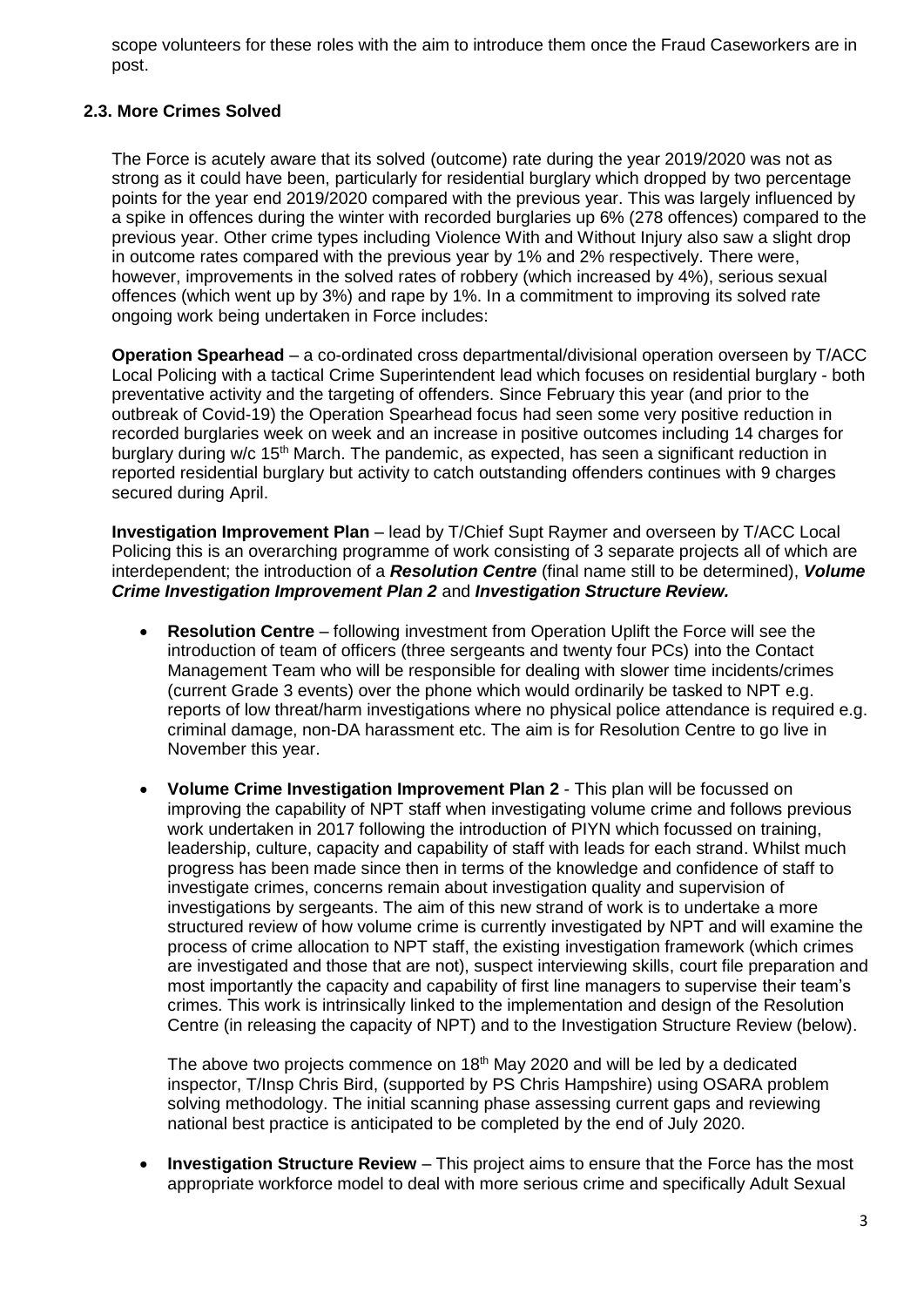Violence, Domestic Abuse and Stalking and is being led by DCI Rob Harris. Initial options were presented at ECOG on 14<sup>th</sup> April 2020 where an agreement in principle was made to scope in more detail having an investigative model which retains a CID team but rather than keeping the current integrated SIU structure, introduces dedicated Child Abuse (CA) and Domestic Abuse (DA) teams. Whilst there is still work to do in order to properly assess the feasibility of separate teams, there was wide support for this approach which is anticipated to see a number of benefits including enhanced support and outcomes for victims. An update on the further detailed scoping undertaken will be presented at ECOG in July.

**Investment in Performance Teams** – whilst there is already a well-established central Force Analysis Unit, divisions, in particular, felt that there was a strong need for more localised support to provide in-depth individual and team performance data in order to improve, amongst other measures, outcome rates. In 2019 the NPT establishment was permanently changed to create small, dedicated performance teams on each division. Working closely with the Senior Management Team to produce a suite of comprehensive products to identify trends, gaps and specific areas of focus the performance teams also provide support and guidance to staff on a daily basis e.g. Home Office Counting Rules requirements, how to accurately finalise crimes on Niche etc. The performance data produced is now at such a level that managers can draw comparisons between individual teams and supervisors and is proving very beneficial at divisional monthly performance meetings chaired by Divisional Commanders.

**Proactive Teams** – the ability to undertake proactive work waned during the period of austerity but with renewed focus this has seen each division create proactive teams from existing NPT establishment and they are already beginning to achieve some notable results. Current teams differ in size and how they operate as they are very much dependent on NPT strength. Investment from Operation Uplift, however, will see 3 sergeants and 24 PCs dedicated to proactive work across the Force (split across the three divisions). This ability to have local officers given the time to work on prolific offenders and crime trends in their communities will not only assist in contributing to an improvement in outcome rates but should also improve victim satisfaction as offenders are brought to justice.

## **3. Conclusion[s]**

3.1. With a significant proportion of both precept and uplift investment being made in local policing as outlined above, along with key work-streams focussed on improving the way in which the Force investigates crime the Force is in a good position to continue its focus on the three areas as set by the PCC in the coming year – *More Police Officers and Frontline Staff*, *Better Crime Prevention* and *More Crimes Solved*.

## **4. Decision[s] Required**

**4.1.** None, this paper is for information only.